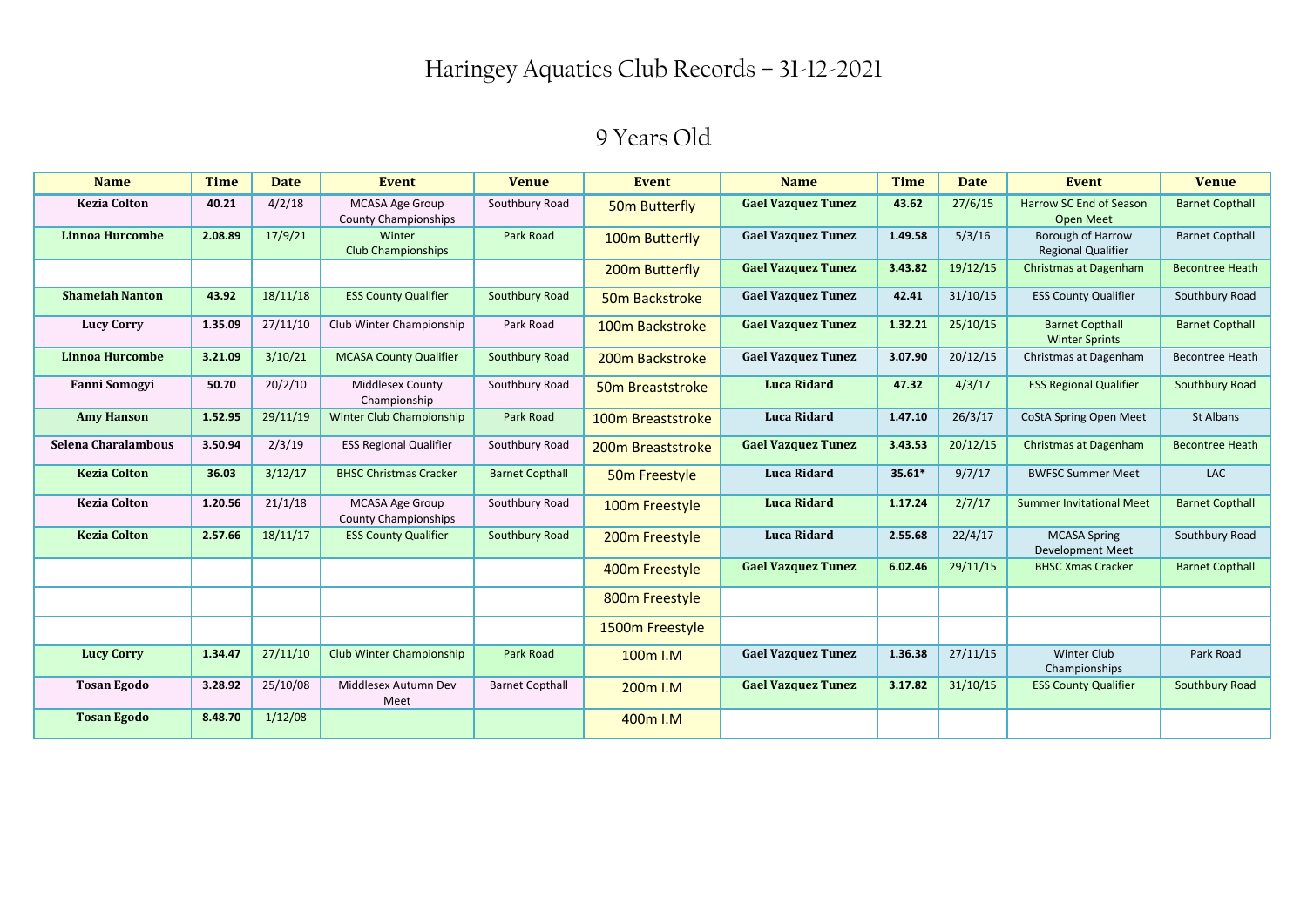| <b>Name</b>          | <b>Time</b> | <b>Date</b> | Event                                                       | <b>Venue</b>           | <b>Event</b>                            | <b>Name</b>                   | <b>Time</b> | <b>Date</b> | Event                                               | <b>Venue</b>           |
|----------------------|-------------|-------------|-------------------------------------------------------------|------------------------|-----------------------------------------|-------------------------------|-------------|-------------|-----------------------------------------------------|------------------------|
| <b>Kezia Colton</b>  | 39.34       | 3/2/19      | <b>Middlesex County</b><br>Championships                    | Southbury Road         | 50m Butterfly                           | <b>Travis Kupczyk Akomeah</b> | 35.28       | 18/11/16    | <b>Winter Club</b><br>Championships                 | Park Road              |
| <b>Adina Roper</b>   | 1.40.70     | 27/5/11     |                                                             |                        | 100m Butterfly                          | <b>Gareth Davies</b>          | 1.28.84     | 14/6/15     | Kate Lack Trophy Meet                               | <b>Barnet Copthall</b> |
|                      |             |             |                                                             |                        | 200m Butterfly                          | <b>Gareth Davies</b>          | 3.19.12     | 13/6/15     | Kate Lack Trophy Meet                               | <b>Barnet Copthall</b> |
| <b>Josie Hesketh</b> | 37.89       | 3/3/19      | <b>ESS Regional Qualifier</b>                               | Southbury Road         | 50m Backstroke                          | <b>Alex C Vonckx</b>          | 38.06*      | 4/7/13      | <b>London Youth Games</b>                           | <b>Crystal Palace</b>  |
| <b>Lucy Corry</b>    | $1.25.22*$  | 20/11/11    | <b>Bath Grand Prix</b>                                      | Bath                   | 100m Backstroke                         | <b>M</b> Scott                | 1.18.80     | 1974        |                                                     |                        |
| <b>Kelton Ryland</b> | 3.08.52     | 20/4/13     | <b>MCASA Spring Dev Meet</b>                                | Southbury Road         | 200m Backstroke                         | <b>Alex C Vonckx</b>          | 2.57.52     | 9/3/13      | Middlesex County<br>Championship                    | Southbury Road         |
| <b>Lauren Redman</b> | 43.43       | 9/12/01     | Middlesex County Short<br>Course                            | <b>Barnet Copthall</b> | 50m Breaststroke                        | <b>Luca Ridard</b>            | 42.09*      | 26/5/18     | <b>London Region</b><br>May Open Meet               | <b>LAC</b>             |
| Selena Charalambous  | $1.35.27*$  | 16/2/20     | <b>Middlesex County</b><br>Championships                    | <b>LAC</b>             | 100 <sub>m</sub><br><b>Breaststroke</b> | <b>Luca Ridard</b>            | 1.35.01     | 10/6/18     | Kate Lack Trophy Meet                               | <b>Barnet Copthall</b> |
| <b>Evie Wootton</b>  | 3.32.53     | 2/10/16     | LBESA 200/400<br>Championships                              | Southbury Road         | 200 <sub>m</sub><br><b>Breaststroke</b> | <b>Luca Ridard</b>            | 3.20.21     | 10/6/18     | Kate Lack Trophy Meet                               | <b>Barnet Copthall</b> |
| <b>Kezia Colton</b>  | 33.51       | 2/2/19      | <b>Middlesex County</b><br>Championships                    | Southbury Road         | 50m Freestyle                           | <b>Travis Kupczyk Akomeah</b> | 32.35       | 20/11/16    | ESS<br><b>County Qualifier</b>                      | Southbury Road         |
| <b>Kelton Ryland</b> | 1.15.02     | 5/10/13     | <b>Bishop Stortford</b><br><b>Autumn Meet</b>               | <b>Braintree</b>       | 100m Freestyle                          | <b>Luca Ridard</b>            | 1.12.62     | 10/6/18     | Kate Lack Trophy Meet                               | <b>Barnet Copthall</b> |
| <b>Kezia Colton</b>  | 2.44.18     | 3/2/19      | <b>Middlesex County</b><br>Championships                    | Southbury Road         | 200m Freestyle                          | <b>Luca Ridard</b>            | 2.36.92     | 10/6/18     | Kate Lack Trophy Meet                               | <b>Barnet Copthall</b> |
| Linnoa Hurcombe      | 6.10.71     | 14/11/21    | <b>BC County Qualifier &amp;</b><br><b>Development Meet</b> | <b>Barnet Copthall</b> | 400m Freestyle                          | <b>Luca Ridard</b>            | $5.41.89*$  | 18/3/18     | <b>RR L1 Spring</b><br><b>National Qualifier</b>    | Aldershot              |
|                      |             |             |                                                             |                        | 800m Freestyle                          | <b>Luca Ridard</b>            | 11.56.80*   | 24/3/18     | RR L1 Spring Distances<br><b>National Qualifier</b> | Aldershot              |
| <b>Elif Altindag</b> | 27.42.30    | 6/2/08      |                                                             |                        | 1500m Freestyle                         |                               |             |             |                                                     |                        |
| <b>Kelton Ryland</b> | 1.28.52     | 15/6/13     | <b>Millbank Trophy Gala</b>                                 | Park Road              | 100m I.M                                | <b>Travis Kupczyk Akomeah</b> | 1.24.18     | 25/11/16    | Winter Club<br>Championships                        | Park Road              |
| <b>Kelton Ryland</b> | 3.09.80     | 19/7/13     | <b>Club Time Trials</b>                                     | Park Road              | 200 <sub>m</sub> I.M                    | <b>Gareth Davies</b>          | 3.07.62     | 28/2/15     | <b>ESS Regional Qualifier</b><br>Meet               | Southbury Road         |
|                      |             |             |                                                             |                        | 400m I.M                                |                               |             |             |                                                     |                        |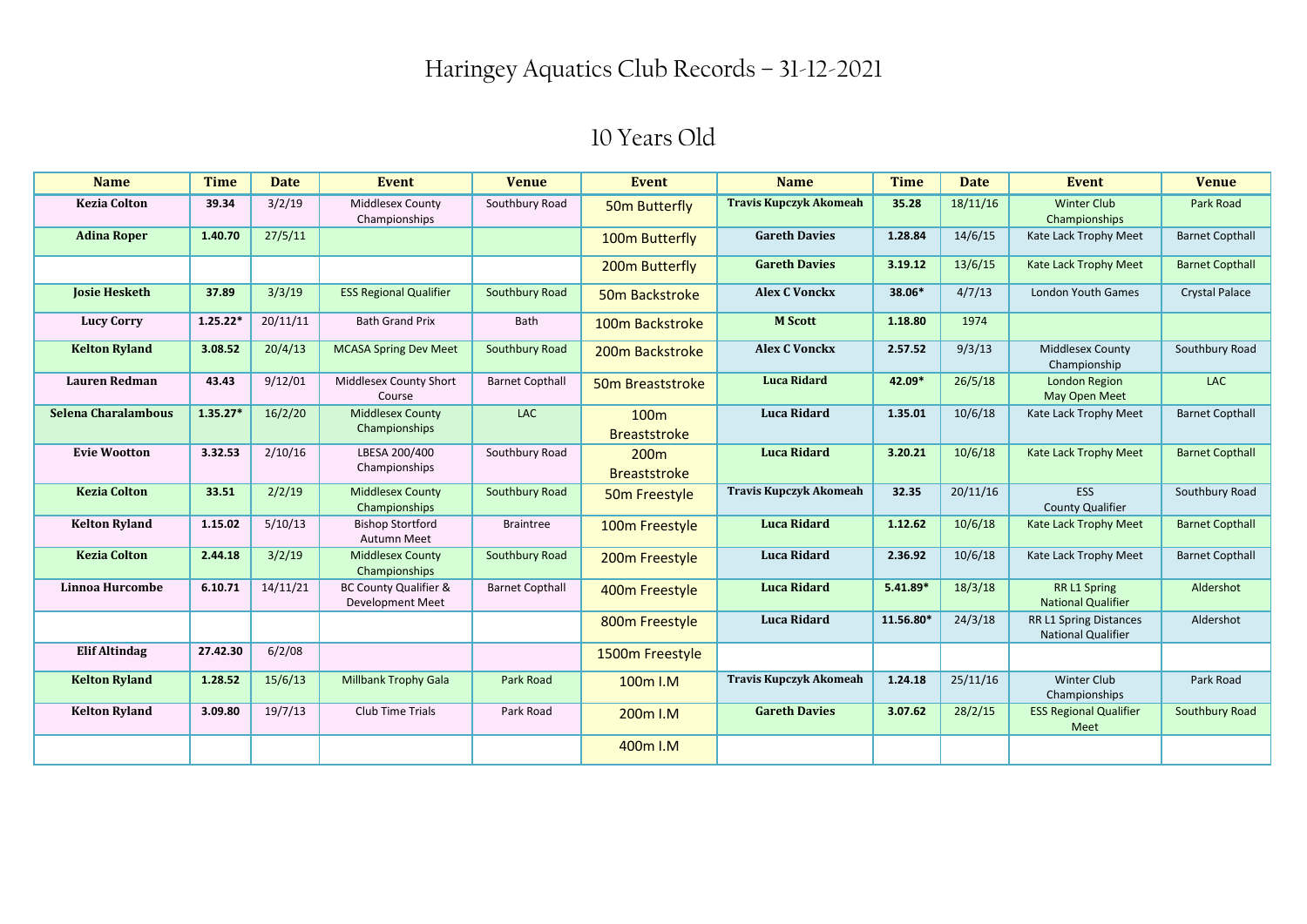| <b>Name</b>                 | <b>Time</b> | <b>Date</b> | Event                                               | <b>Venue</b>           | <b>Event</b>               | <b>Name</b>                   | <b>Time</b> | <b>Date</b> | Event                                           | <b>Venue</b>           |
|-----------------------------|-------------|-------------|-----------------------------------------------------|------------------------|----------------------------|-------------------------------|-------------|-------------|-------------------------------------------------|------------------------|
| <b>Francesca Rattigan</b>   | 36.43       | 9/6/19      | Kate Lack Trophy Meet                               | <b>Barnet Copthall</b> | 50m Butterfly              | <b>Travis Kupczyk Akomeah</b> | 32.62       | 16/6/17     | <b>Summer Club</b><br>Championships             | Park Road              |
| <b>Megan Boardman</b>       | 1.31.82     | 8/1/12      | <b>Redbridge Winter Meet</b>                        | <b>Fullwell Cross</b>  | 100m Butterfly             | <b>Gareth Davies</b>          | $1.15.48*$  | 8/5/16      | London Region<br>Championships                  | <b>Crystal Palace</b>  |
| <b>Bianca Gomez-Velasco</b> | 3.36.52     | 10/6/18     | Kate Lack Trophy Meet                               | <b>Barnet Copthall</b> | 200 <sub>m</sub> Butterfly | <b>Gareth Davies</b>          | $2.48.52*$  | 7/5/16      | London Region<br>Championships                  | <b>Crystal Palace</b>  |
| <b>Josie Hesketh</b>        | 36.58       | 9/11/19     | <b>London National</b><br>Arena League              | <b>Inspire Luton</b>   | 50m Backstroke             | <b>Alex C Vonckx</b>          | 34.41       | 29/6/14     | <b>National Junior Swimming</b><br>League (M11) | Hatfield               |
| <b>Lucy Corry</b>           | 1.19.29     | 17/3/12     | <b>Middlesex County</b><br>Championships            | Southbury Road         | 100m Backstroke            | <b>Alex C Vonckx</b>          | $1.17.87*$  | 15/6/14     | London Region Age Group<br>Championships        | Stratford              |
| <b>Kelton Ryland</b>        | 2.48.68     | 19/7/14     | Barking & Dagenham<br>Summer Gala                   | <b>Becontree Heath</b> | 200m Backstroke            | <b>Gareth Davies</b>          | 2.43.07     | 12/6/16     | Kate Lack<br><b>Trophy Meet</b>                 | <b>Barnet Copthall</b> |
| <b>Evie Wootton</b>         | 40.88       | 7/10/17     | <b>ESS Regional Qualifier</b>                       | Southbury Road         | 50m Breaststroke           | <b>Max Green</b>              | 38.11       | 12/12/15    | <b>London National</b><br>Arena League          | <b>Becontree Heath</b> |
| <b>Kelton Ryland</b>        | 1.28.02     | 5/10/14     | Barnet 100m Meet                                    | <b>Barnet Copthall</b> | 100m Breaststroke          | <b>Max Green</b>              | 1.26.16     | 4/12/15     | <b>Winter Club</b><br>Championships             | Park Road              |
| <b>Evie Wootton</b>         | 3.11.74     | 7/10/17     | <b>ESS Regional Qualifier</b>                       | Southbury Road         | 200m Breaststroke          | <b>Max Green</b>              | 3.09.03     | 29/11/15    | <b>BHSC Xmas Cracker</b>                        | <b>Barnet Copthall</b> |
| <b>Bianca Gomez-Velasco</b> | 32.66       | 16/12/18    | Christmas<br>at the Blue Light Pool                 | <b>Becontree Heath</b> | 50m Freestyle              | <b>Travis Kupczyk Akomeah</b> | 29.73       | 14/10/17    | London National<br>Arena League R1              | <b>Glass Mill</b>      |
| <b>Kelton Ryland</b>        | 1.10.13     | 15/3/14     | Middlesex County<br>Championship                    | Southbury Road         | 100m Freestyle             | <b>Max Green</b>              | 1.07.25     | 29/11/15    | <b>BHSC Xmas Cracker</b>                        | <b>Barnet Copthall</b> |
| <b>Kelton Ryland</b>        | 2.31.33     | 20/7/14     | Barking & Dagenham<br><b>Summer Gala</b>            | <b>Becontree Heath</b> | 200 <sub>m</sub> Freestyle | <b>Max Green</b>              | 2.25.46     | 19/12/15    | Christmas at Dagenham                           | <b>Becontree Heath</b> |
| <b>Kelton Ryland</b>        | 5.22.75     | 15/3/14     | Middlesex County<br>Championship                    | Southbury Road         | 400m Freestyle             | <b>Luca Ridard</b>            | 5.06.77     | 20/01/19    | <b>Middlesex County</b><br>Championships        | Southbury Road         |
| <b>Evie Wootton</b>         | 12.16.59    | 16/12/16    | Christmas at Dagenham                               | <b>Becontree Heath</b> | 800m Freestyle             | <b>Luca Ridard</b>            | 10.53.64    | 2/2/19      | Middlesex County<br>Championships               | Southbury Road         |
|                             |             |             |                                                     |                        | 1500m Freestyle            | <b>Shakil Giordani</b>        | 21.34.25    | 13/4/14     | Middlesex ASA Spring Dev<br>Meet                | Southbury Road         |
| <b>Kelton Ryland</b>        | 1.20.58     | 20/7/14     | <b>Barking &amp; Dagenham</b><br><b>Summer Gala</b> | <b>Becontree Heath</b> | 100 <sub>m</sub> I.M       | <b>Max Green</b>              | 1.16.94     | 29/11/15    | <b>BHSC Xmas Cracker</b>                        | <b>Barnet Copthall</b> |
| <b>Kelton Ryland</b>        | 2.54.77     | 19/7/14     | Barking & Dagenham<br>Summer Gala                   | <b>Becontree Heath</b> | 200 <sub>m</sub> I.M       | <b>Max Green</b>              | 2.44.66     | 28/11/15    | <b>BHSC Xmas Cracker</b>                        | <b>Barnet Copthall</b> |
| <b>Elif Altindag</b>        | 7.28.09     | 26/10/08    | Middlesex Autumn Dev<br>Meet                        | <b>Barnet Copthall</b> | 400m I.M                   | <b>Gareth Davies</b>          | 5.58.11     | 17/4/16     | <b>MCASA Spring Dev Meet</b>                    | Southbury Road         |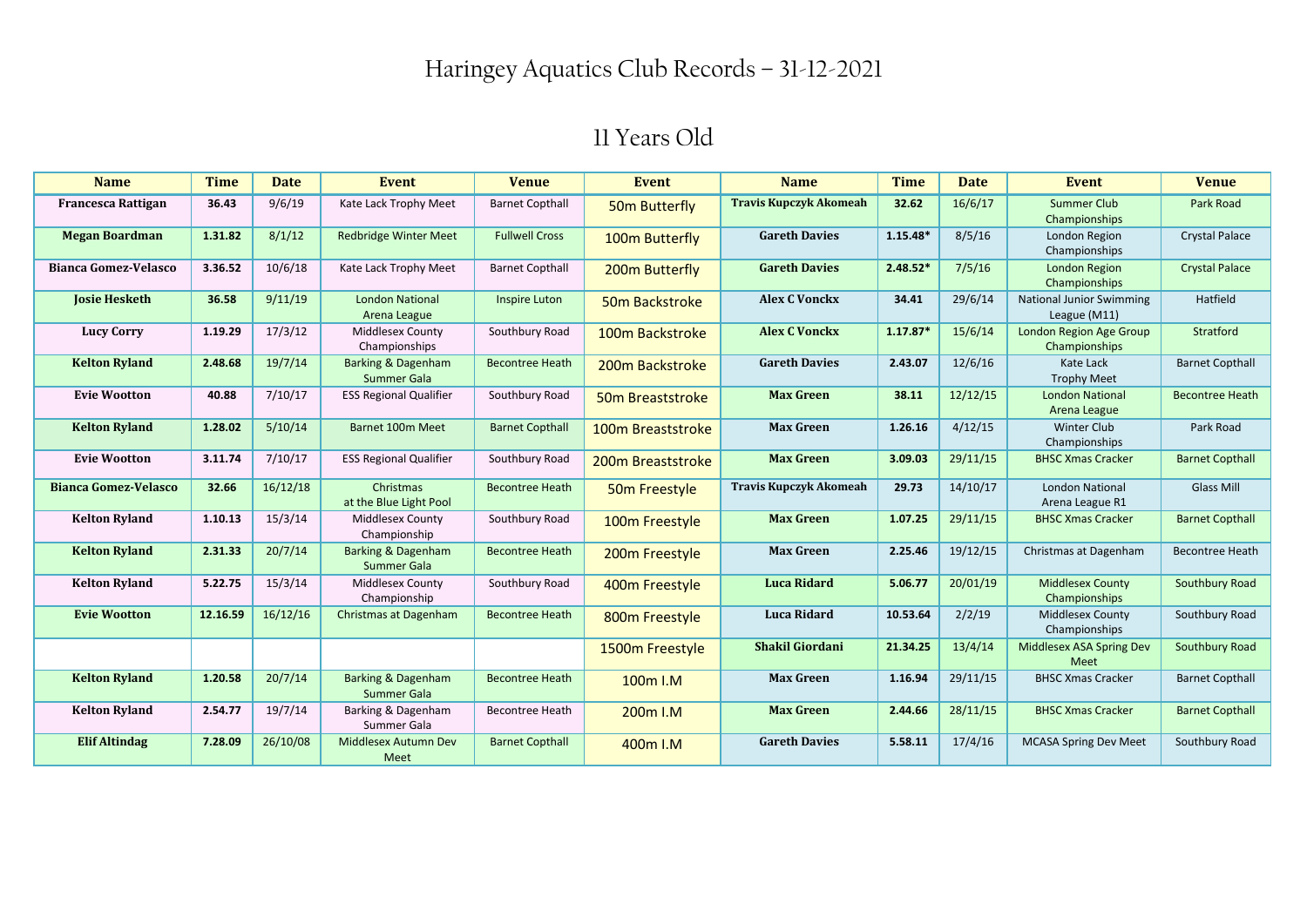| <b>Name</b>            | <b>Time</b> | <b>Date</b> | Event                                              | <b>Venue</b>           | Event                                   | <b>Name</b>                            | <b>Time</b> | <b>Date</b> | Event                                                  | <b>Venue</b>           |
|------------------------|-------------|-------------|----------------------------------------------------|------------------------|-----------------------------------------|----------------------------------------|-------------|-------------|--------------------------------------------------------|------------------------|
| <b>Megan Boardman</b>  | 34.00       | 21/6/13     | Summer Club<br>Championship                        | Park Road              | 50m Butterfly                           | <b>Gareth Davies</b>                   | 31.06*      | 21/5/17     | <b>London Region</b><br><b>Age Group Championships</b> | <b>LAC</b>             |
| <b>Megan Boardman</b>  | 1.17.09     | 23/6/13     | <b>Barnet Copthall Summer</b><br><b>Sprints</b>    | <b>Barnet Copthall</b> | 100m Butterfly                          | <b>Gareth Davies</b>                   | $1.07.45*$  | 16/4/17     | Team Luton April LC Meet                               | Inspire Luton          |
| <b>Megan Boardman</b>  | 2.51.76     | 13/3/13     | Middlesex County<br>Championship                   | Southbury Road         | 200m Butterfly                          | <b>Gareth Davies</b>                   | $2.32.73*$  | 13/5/17     | <b>London Region</b><br><b>Age Group Championships</b> | <b>LAC</b>             |
| <b>Kelton Ryland</b>   | 34.99       | 28/2/15     | <b>ESS Regional Qualifier</b><br>Meet              | Southbury Road         | 50m Backstroke                          | <b>Arun Hamilton</b><br><b>McMahon</b> | 32.69       | 14/7/18     | <b>BHSC Summer</b><br>Open Meet                        | <b>Barnet Copthall</b> |
| <b>Kelton Ryland</b>   | 1.15.17     | 18/1/15     | Middlesex County<br>Championships                  | <b>Barnet Copthall</b> | 100m Backstroke                         | <b>Max Green</b>                       | 1.10.72     | 10/12/16    | <b>London National</b><br>Arena League                 | <b>Becontree Heath</b> |
| <b>Kelton Ryland</b>   | 2.39.92     | 18/1/15     | <b>Middlesex County</b><br>Championships           | <b>Barnet Copthall</b> | 200m Backstroke                         | <b>Max Green</b>                       | 2.28.06     | 18/12/16    | Christmas at Dagenham                                  | <b>Becontree Heath</b> |
| <b>Kelton Ryland</b>   | 38.59       | 15/3/15     | <b>MCASA</b><br><b>Development Meet</b>            | Southbury Road         | 50 <sub>m</sub> Breaststroke            | <b>Max Green</b>                       | 35.45       | 18/12/16    | <b>Christmas at Dagenham</b>                           | <b>Becontree Heath</b> |
| <b>Kelton Ryland</b>   | 1.24.41     | 27/6/15     | Harrow SC End of Season<br><b>Open Meet</b>        | <b>Barnet Copthall</b> | 100 <sub>m</sub><br><b>Breaststroke</b> | <b>Max Green</b>                       | 1.19.03     | 25/11/16    | <b>Winter Club</b><br>Championships                    | Park Road              |
| <b>Kelton Ryland</b>   | 3.00.88     | 11/10/15    | <b>Barnet Copthall</b><br>200m Meet                | <b>Barnet Copthall</b> | 200 <sub>m</sub><br><b>Breaststroke</b> | <b>Max Green</b>                       | 2.49.89     | 2/10/16     | LBESA 200/400<br>Championships                         | Southbury Road         |
| <b>Kelton Ryland</b>   | 30.72       | 28/3/15     | <b>Redbridge Regional</b><br><b>Qualifier Meet</b> | <b>Fullwell Cross</b>  | 50 <sub>m</sub> Freestyle               | <b>Max Green</b>                       | 28.04*      | 8/1/17      | <b>BWFSC New Year Meet</b>                             | LAC                    |
| <b>Kelton Ryland</b>   | 1.06.19     | 29/3/15     | Redbridge Regional<br><b>Qualifier Meet</b>        | <b>Fullwell Cross</b>  | 100m Freestyle                          | <b>Max Green</b>                       | 59.71       | 27/11/16    | <b>CoStA Open Meet</b>                                 | <b>St Albans</b>       |
| <b>Kelton Ryland</b>   | 2.21.26     | 19/4/15     | Ealing<br>Open Meet                                | Northolt               | 200 <sub>m</sub> Freestyle              | <b>Max Green</b>                       | 2.10.29     | 17/12/16    | Christmas at Dagenham                                  | <b>Becontree Heath</b> |
| <b>Kelton Ryland</b>   | 4.59.23     | 28/3/15     | Redbridge Regional<br><b>Qualifier Meet</b>        | <b>Fullwell Cross</b>  | 400m Freestyle                          | <b>Max Green</b>                       | 4.44.05     | 18/12/16    | <b>Christmas at Dagenham</b>                           | <b>Becontree Heath</b> |
| <b>Kelton Ryland</b>   | 10.06.08    | 27/6/15     | Harrow SC End of Season<br>Open Meet               | <b>Barnet Copthall</b> | 800m Freestyle                          | <b>Luca Ridard</b>                     | 10.34.94*   | 15/2/20     | <b>Middlesex County</b><br>Championships               | <b>LAC</b>             |
| <b>Nina Bhonsle</b>    | 25.40.31    | 3/10/21     | <b>MCASA County Qualifier</b>                      | Southbury Road         | 1500m Freestyle                         | <b>Shakil Giordani</b>                 | 19.58.47    | 15/2/15     | <b>Middlesex County</b><br>Championship                | Southbury Road         |
| <b>Kelton Ryland</b>   | 1.15.89     | 18/4/15     | Ealing<br>Open Meet                                | Northolt               | 100m I.M                                | <b>Max Green</b>                       | 1.09.73     | 17/12/16    | Christmas at Dagenham                                  | <b>Becontree Heath</b> |
| <b>Kelton Ryland</b>   | 2.43.30     | 28/2/15     | <b>ESS Regional Qualifier</b><br>Meet              | Southbury Road         | 200 <sub>m</sub> I.M                    | <b>Max Green</b>                       | 2.28.37     | 27/11/16    | <b>CoStA Open Meet</b>                                 | St Albans              |
| <b>Nicola Lawrence</b> | 6.24.86     | 24/10/10    | Middlesex Autumn Dev<br>Meet                       | Southbury Road         | 400m I.M                                | <b>Luca Ridard</b>                     | 5.43.82     | 8/12/19     | Christmas at the<br><b>Blue Light Pool</b>             | Becontree Heath        |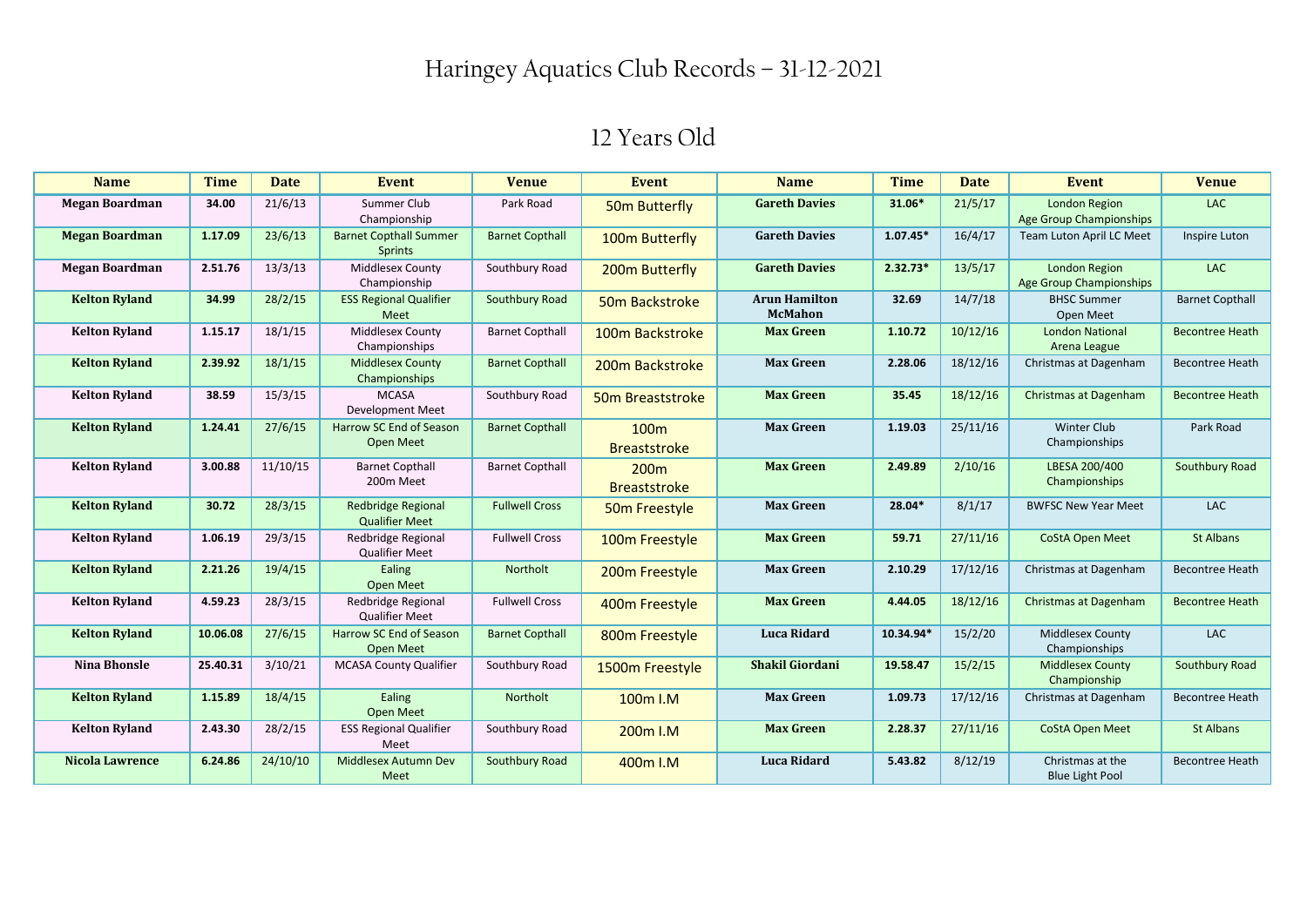| <b>Name</b>             | <b>Time</b> | <b>Date</b> | <b>Event</b>                                             | <b>Venue</b>           | <b>Event</b>              | <b>Name</b>                            | <b>Time</b> | <b>Date</b> | <b>Event</b>                                        | <b>Venue</b>           |
|-------------------------|-------------|-------------|----------------------------------------------------------|------------------------|---------------------------|----------------------------------------|-------------|-------------|-----------------------------------------------------|------------------------|
| <b>Adina Roper</b>      | 33.35       | 10/5/14     | Kate Lack Trophy Meet                                    | <b>Barnet Copthall</b> | 50m Butterfly             | <b>Gareth Davies</b>                   | 28.19*      | 20/5/18     | London Region<br><b>Summer Championships</b>        | <b>LAC</b>             |
| S Walsh                 | 1.14.20     | 1971        |                                                          |                        | 100m Butterfly            | <b>Gareth Davies</b>                   | $1.01.67*$  | 27/5/18     | London Region<br>May Open Meet                      | LAC                    |
| <b>Georgia Smith</b>    | 2.56.87     | 13/3/13     | <b>Middlesex County</b><br>Championship                  | Southbury Road         | 200m Butterfly            | <b>Gareth Davies</b>                   | $2.20.83*$  | 12/5/18     | <b>London Region</b><br><b>Summer Championships</b> | LAC                    |
| <b>Josie Hesketh</b>    | 33.55       | 5/12/21     | <b>BHSC Christmas Cracker</b>                            | <b>Barnet Copthall</b> | 50m Backstroke            | <b>Arun Hamilton</b><br><b>McMahon</b> | $30.25*$    | 12/5/19     | London Region<br><b>Summer Championships</b>        | <b>LAC</b>             |
| <b>Kelton Ryland</b>    | 1.12.78     | 24/1/16     | <b>Middlesex County</b><br>Championships                 | <b>Barnet Copthall</b> | 100m Backstroke           | <b>Jude Liddiard</b>                   | 1.05.70     | 8/11/15     | London Region<br><b>Winter Championships</b>        | <b>LAC Stratford</b>   |
| <b>Kelton Ryland</b>    | 2.36.15     | 31/10/15    | <b>ESS County Qualifier</b>                              | Southbury Road         | 200m Backstroke           | <b>Alex C Vonckx</b>                   | 2.24.21     | 6/3/16      | Borough of Harrow<br><b>Regional Qualifier</b>      | <b>Barnet Copthall</b> |
| <b>Kelton Ryland</b>    | 37.46       | 7/2/16      | <b>Middlesex County</b><br>Championships                 | <b>Barnet Copthall</b> | 50m Breaststroke          | <b>Max Green</b>                       | 32.66       | 17/12/17    | <b>Christmas at Dagenham</b>                        | <b>Becontree Heath</b> |
| <b>Kelton Ryland</b>    | 1.21.81     | 8/10/16     | <b>London National</b><br>Arena League                   | Luton                  | 100m Breaststroke         | <b>Max Green</b>                       | 1.10.67     | 11/11/17    | <b>London National</b><br>Arena League R2           | <b>Becontree Heath</b> |
| <b>Evie Wootton</b>     | $2.53.03*$  | 31/7/19     | Swim Wales Summer<br>Open Meet                           | Swansea                | 200m Breaststroke         | <b>Max Green</b>                       | 2.41.29     | 3/12/17     | <b>BHSC Christmas Cracker</b>                       | <b>Barnet Copthall</b> |
| <b>Kelton Ryland</b>    | $30.25*$    | 17/7/16     | <b>BWFSC</b><br><b>Summer Meet</b>                       | <b>LAC Stratford</b>   | 50 <sub>m</sub> Freestyle | <b>Max Green</b>                       | $26.19*$    | 4/8/17      | Swim Wales<br><b>Summer Nationals</b>               | Swansea                |
| <b>Kelton Ryland</b>    | $1.05.53*$  | 17/7/16     | <b>BWFSC</b><br><b>Summer Meet</b>                       | <b>LAC Stratford</b>   | 100m Freestyle            | <b>Max Green</b>                       | 56.35       | 16/12/17    | <b>Christmas at Dagenham</b>                        | <b>Becontree Heath</b> |
| <b>Kelton Ryland</b>    | 2.21.68     | 5/3/16      | <b>Borough of Harrow</b><br><b>Regional Qualifier</b>    | <b>Barnet Copthall</b> | 200m Freestyle            | <b>Max Green</b>                       | 2.03.75     | 16/12/17    | Christmas at Dagenham                               | <b>Becontree Heath</b> |
| <b>Kelton Ryland</b>    | 4.57.55     | 31/1/16     | <b>Middlesex County</b><br>Championships                 | <b>Barnet Copthall</b> | 400m Freestyle            | <b>Jude Liddiard</b>                   | 4.28.17     | 7/11/15     | London Region<br><b>Winter Championships</b>        | <b>LAC Stratford</b>   |
| <b>Kelton Ryland</b>    | 10.03.04    | 8/11/15     | London Region<br><b>Winter Championships</b>             | <b>LAC Stratford</b>   | 800m Freestyle            | Elia Caravati-Pringle                  | 10.51.27    | 6/10/19     | Middlesex Autumn<br><b>County Qualifier</b>         | <b>Barnet Copthall</b> |
| <b>Elizabeth Cortez</b> | 22.19.60    | 18/4/09     | <b>MCASA Spring</b><br>Development                       | Southbury Road         | 1500m Freestyle           | <b>Jude Liddiard</b>                   | 17.45.16    | 7/11/15     | London Region<br><b>Winter Championships</b>        | <b>LAC Stratford</b>   |
| <b>Kelton Ryland</b>    | 1.14.06     | 20/3/16     | <b>Bishop's Stortford</b><br><b>Spring Regional Meet</b> | Borehamwood            | 100m I.M                  | <b>Max Green</b>                       | 1.05.13     | 17/12/17    | Christmas at Dagenham                               | <b>Becontree Heath</b> |
| <b>Kelton Ryland</b>    | 2.38.24     | 8/10/16     | <b>London National</b><br>Arena League                   | Luton                  | 200 <sub>m</sub> I.M      | <b>Max Green</b>                       | 2.23.05     | 2/12/17     | <b>BHSC Christmas Cracker</b>                       | <b>Barnet Copthall</b> |
| <b>Kelton Ryland</b>    | 5.42.03     | 2/10/16     | LBESA 200/400<br>Championships                           | Southbury Road         | 400m I.M                  | <b>Gareth Davies</b>                   | 5.11.24     | 16/12/17    | Christmas at Dagenham                               | <b>Becontree Heath</b> |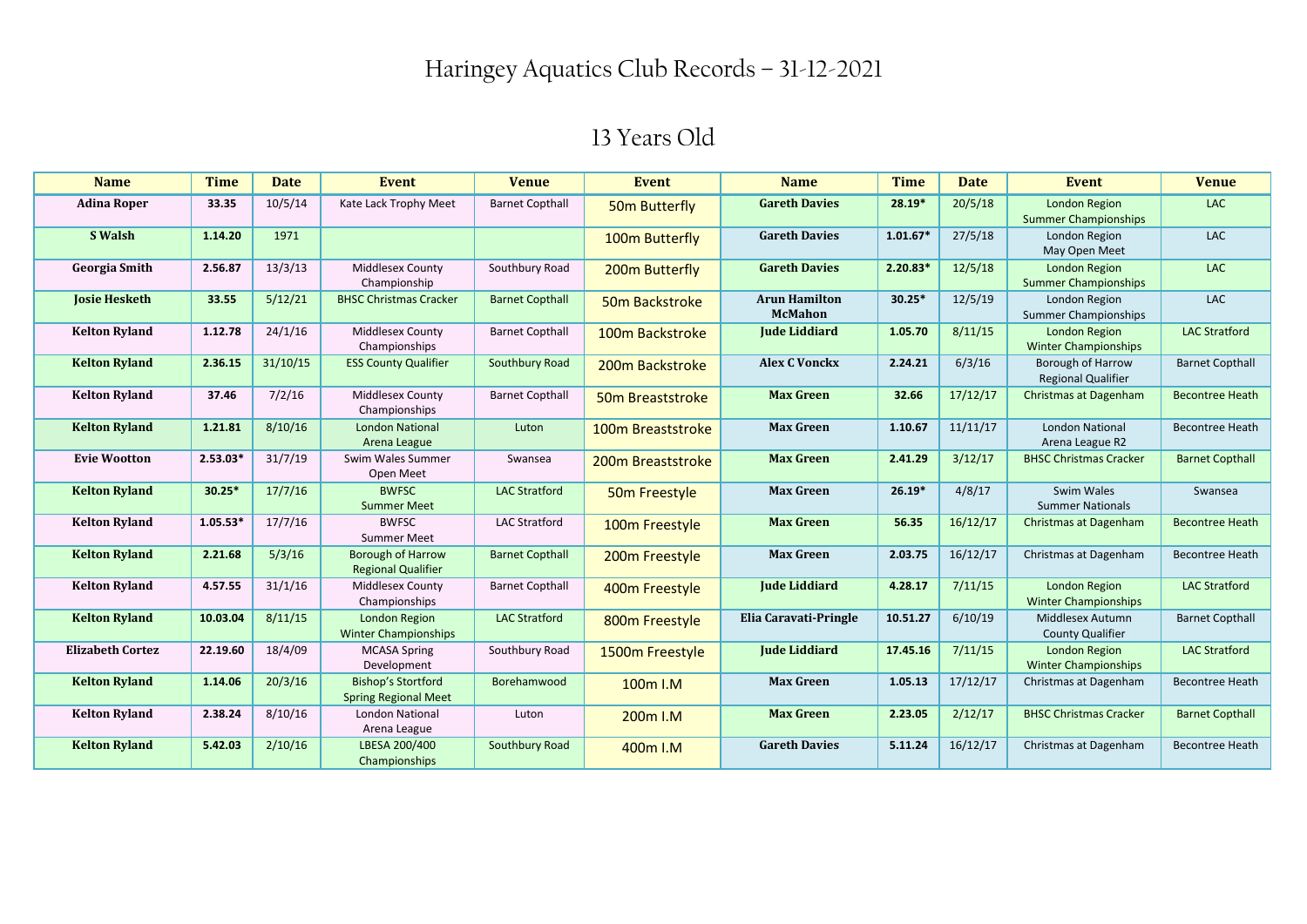| <b>Name</b>                  | <b>Time</b> | <b>Date</b> | <b>Event</b>                                        | <b>Venue</b>           | <b>Event</b>               | <b>Name</b>            | <b>Time</b> | <b>Date</b> | <b>Event</b>                                        | <b>Venue</b>           |
|------------------------------|-------------|-------------|-----------------------------------------------------|------------------------|----------------------------|------------------------|-------------|-------------|-----------------------------------------------------|------------------------|
| <b>Adina Roper</b>           | 31.34*      | 19/7/15     | London Region<br>End of Season Meet                 | <b>Crystal Palace</b>  | 50m Butterfly              | <b>Shakil Giordani</b> | 27.15*      | 29/4/17     | London Region Youth<br>Championships                | <b>LAC</b>             |
| <b>Sushila Ghose-Coveney</b> | 1.11.32     | 10/3/13     | <b>Middlesex County</b><br>Championship             | Southbury Road         | 100m Butterfly             | <b>Gareth Davies</b>   | 59.46*      | 5/5/19      | London Region<br><b>Summer Championships</b>        | <b>LAC</b>             |
| <b>Adina Roper</b>           | 2.55.22     | 14/6/15     | Kate Lack Trophy Meet                               | <b>Barnet Copthall</b> | 200m Butterfly             | <b>Gareth Davies</b>   | $2.15.10*$  | 6/5/19      | <b>London Region</b><br><b>Summer Championships</b> | <b>LAC</b>             |
| <b>Sushila Ghose-Coveney</b> | 32.13       | 10/3/13     | <b>Middlesex County</b><br>Championship             | Southbury Road         | 50m Backstroke             | <b>Shakil Giordani</b> | 28.94*      | 30/4/17     | London Region Youth<br>Championships                | <b>LAC</b>             |
| <b>Sushila Ghose-Covenev</b> | 1.09.32     | 10/3/13     | <b>Middlesex County</b><br>Championship             | Southbury Road         | 100m Backstroke            | <b>Shakil Giordani</b> | 1.03.20     | 18/12/16    | Christmas at Dagenham                               | <b>Becontree Heath</b> |
| <b>Kelton Ryland</b>         | 2.33.82     | 4/3/17      | <b>ESS Regional Qualifier</b>                       | Southbury Road         | 200m Backstroke            | <b>Alex C Vonckx</b>   | 2.18.01     | 25/6/17     | Bexley SC Open Meet                                 | Bexleyheath            |
| <b>Bianca Gomez Velasco</b>  | 36.60       | 18/7/21     | <b>MCASA Invitational Meet</b>                      | Southbury Road         | 50m Breaststroke           | <b>Max Green</b>       | $32.11*$    | 3/8/18      | <b>Swim England National</b><br><b>Summer Meet</b>  | Sheffield              |
| <b>Ruby Oakes</b>            | 1.19.17     | 12/3/11     | <b>Middlesex County</b><br>Championship             | Southbury Road         | 100m Breaststroke          | <b>Max Hanson</b>      | 1.10.87     | 9/12/17     | <b>London National</b><br>Arena League R3           | Hatfield               |
| <b>Evie Wootton</b>          | $2.52.34*$  | 15/2/20     | <b>Middlesex County</b><br>Championships            | LAC                    | 200m Breaststroke          | <b>Max Hanson</b>      | $2.42.70*$  | 5/11/17     | <b>London Region</b><br><b>Winter Championships</b> | <b>LAC</b>             |
| Maja Grzybek                 | 29.51       | 7/11/21     | <b>London Region</b><br><b>Winter Championships</b> | LAC                    | 50 <sub>m</sub> Freestyle  | <b>Max Green</b>       | 25.31       | 4/11/18     | London Region<br><b>Winter Championships</b>        | <b>LAC</b>             |
| <b>Kelton Ryland</b>         | 1.03.29     | 17/12/16    | Christmas at Dagenham                               | <b>Becontree Heath</b> | 100m Freestyle             | <b>Max Green</b>       | 55.49       | 3/11/18     | London Region<br><b>Winter Championships</b>        | <b>LAC</b>             |
| <b>Kelton Ryland</b>         | 2.15.70     | 11/6/17     | Kate Lack Trophy Meet                               | <b>Barnet Copthall</b> | 200 <sub>m</sub> Freestyle | <b>Shakil Giordani</b> | 2.00.84     | 24/6/17     | Bexley SC Open Meet                                 | Bexleyheath            |
| <b>Kelton Ryland</b>         | 4.51.50     | 19/2/17     | <b>Rushmoor Royals</b><br><b>Regional Qualifier</b> | Guildford              | 400m Freestyle             | <b>Shakil Giordani</b> | 4.25.83     | 24/6/17     | <b>Bexley SC Open Meet</b>                          | Bexleyheath            |
| <b>Kelton Ryland</b>         | 9.53.42     | 6/11/16     | <b>London Region Winter</b><br>Championships        | <b>LAC Stratford</b>   | 800m Freestyle             | <b>Joshua Philpott</b> | 9.52.77     | 21/2/09     | Middlesex County<br>Championship                    | Southbury Road         |
| <b>Elizabeth Cortez</b>      | 21.23.57    | 17/4/10     | Middlesex Development                               | Southbury Road         | 1500m Freestyle            | <b>Shakil Giordani</b> | 17.39.36    | 16/12/16    | Christmas at Dagenham                               | <b>Becontree Heath</b> |
| <b>Kelton Ryland</b>         | 1.11.95     | 18/12/16    | Christmas at Dagenham                               | <b>Becontree Heath</b> | 100m I.M                   | <b>Max Green</b>       | 1.03.73     | 3/11/18     | London Region<br><b>Winter Championships</b>        | <b>LAC</b>             |
| <b>Kelton Ryland</b>         | 2.34.13     | 10/12/16    | <b>London National</b><br>Arena League              | <b>Becontree Heath</b> | 200 <sub>m</sub> I.M       | <b>Alex C Vonckx</b>   | $2.20.63*$  | 28/5/17     | <b>Cardiff International</b><br><b>Open Meet</b>    | Cardiff                |
| <b>Kelton Ryland</b>         | 5.30.45     | 18/12/16    | Christmas at Dagenham                               | <b>Becontree Heath</b> | 400m I.M                   | <b>Gareth Davies</b>   | $5.04.53*$  | 3/8/18      | Swim Wales National<br>Summer Open Meet             | Swansea                |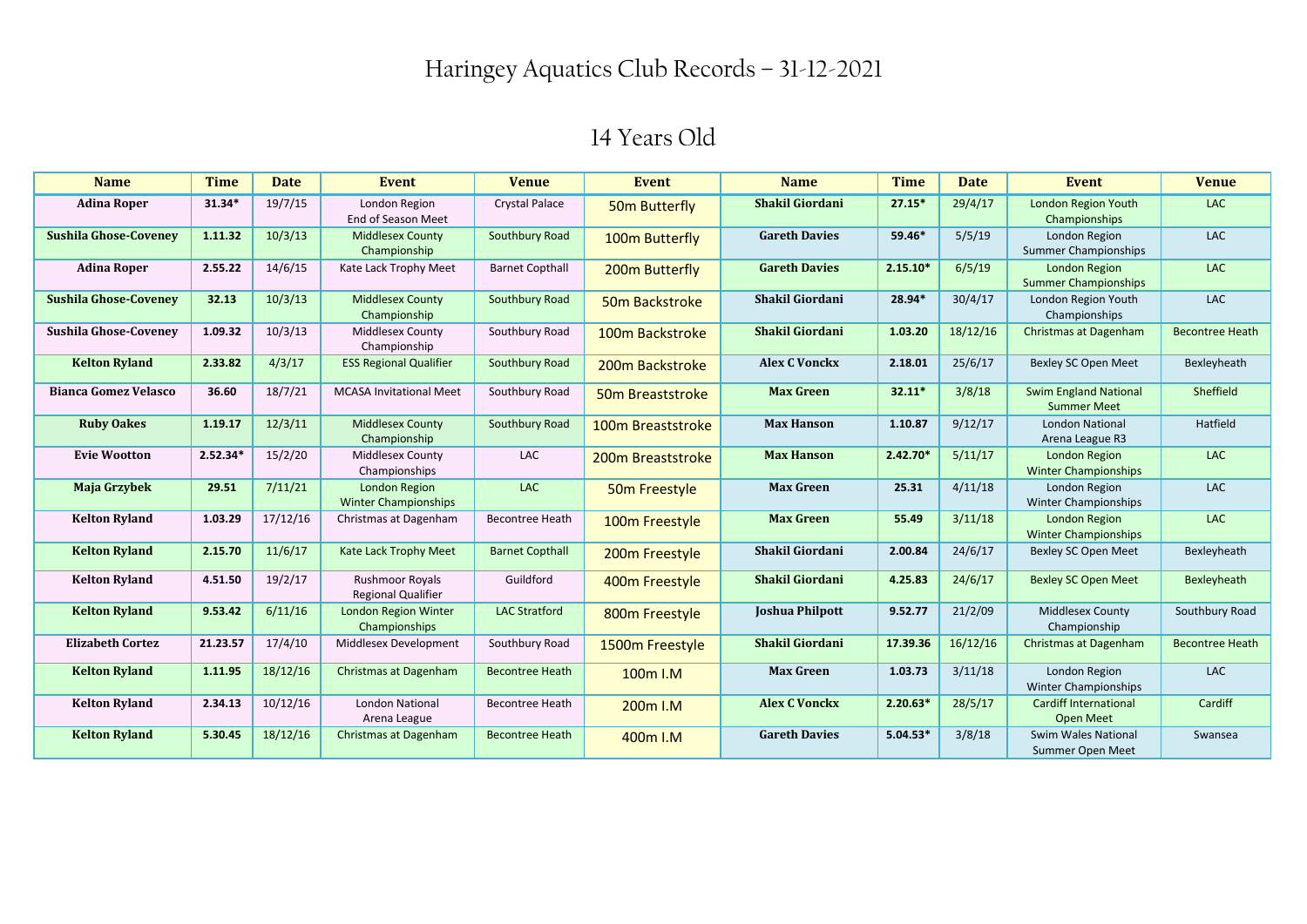| <b>Name</b>                  | <b>Time</b> | <b>Date</b> | Event                                     | <b>Venue</b>           | <b>Event</b>                  | <b>Name</b>            | <b>Time</b> | Date     | Event                                               | <b>Venue</b>           |
|------------------------------|-------------|-------------|-------------------------------------------|------------------------|-------------------------------|------------------------|-------------|----------|-----------------------------------------------------|------------------------|
| <b>Sushila Ghose-Coveney</b> | 30.29       | 23/3/14     | Middlesex County<br>Championship          | Southbury Road         | 50 <sub>m</sub> Butterfly     | <b>Shakil Giordani</b> | $26.24*$    | 5/5/18   | <b>London Region</b><br><b>Summer Championships</b> | <b>LAC</b>             |
| <b>Sushila Ghose-Covenev</b> | 1.09.33     | 1/3/14      | <b>Middlesex County</b><br>Championship   | Southbury Road         | 100m Butterfly                | <b>Gareth Davies</b>   | 57.98       | 14/12/19 | <b>London National</b><br>Arena League              | Westminster<br>Lodge   |
| <b>Rose Pepperday</b>        | 2.47.59     | 18/12/16    | Christmas at Dagenham                     | <b>Becontree Heath</b> | 200m Butterfly                | <b>Gareth Davies</b>   | 2.09.77     | 7/12/19  | Christmas at the<br><b>Blue Light Pool</b>          | <b>Becontree Heath</b> |
| <b>Sushila Ghose-Coveney</b> | 31.88       | 1/3/14      | <b>Middlesex County</b><br>Championship   | Southbury Road         | 50 <sub>m</sub> Backstroke    | <b>Shakil Giordani</b> | 27.56*      | 6/5/18   | London Region<br><b>Summer Championships</b>        | <b>LAC</b>             |
| <b>Sushila Ghose-Covenev</b> | 1.07.70     | 23/3/14     | <b>Middlesex County</b><br>Championship   | Southbury Road         | 100m Backstroke               | <b>Shakil Giordani</b> | $1.01.47*$  | 5/5/18   | <b>London Region</b><br><b>Summer Championships</b> | <b>LAC</b>             |
| <b>Sushila Ghose-Covenev</b> | $2.35.39*$  | 5/5/13      | London Region Youth<br>Championship       | <b>Crystal Palace</b>  | 200m Backstroke               | <b>Shakil Giordani</b> | 2.17.67     | 7/10/17  | <b>ESS Regional Qualifier</b>                       | Southbury Road         |
| <b>Kelton Ryland</b>         | 36.68       | 16/12/17    | Christmas at Dagenham                     | <b>Becontree Heath</b> | 50 <sub>m</sub> Breaststroke  | <b>Max Hanson</b>      | 30.52       | 14/12/18 | Swim England<br><b>Winter Nationals</b>             | Sheffield              |
| <b>Kelton Ryland</b>         | 1.19.13     | 9/12/17     | <b>London National</b><br>Arena League R3 | Hatfield               | 100m Breaststroke             | <b>Max Hanson</b>      | 1.06.87     | 15/12/18 | Swim England<br><b>Winter Nationals</b>             | Sheffield              |
| <b>Ruby Oakes</b>            | 2.52.75     | 25/3/12     | <b>Middlesex County</b><br>Championship   | Southbury Road         | 200 <sub>m</sub> Breaststroke | <b>Max Hanson</b>      | 2.32.29     | 3/3/18   | <b>ESS Regional Qualifier</b>                       | Southbury Road         |
| <b>Kelton Ryland</b>         | 29.40       | 16/12/17    | Christmas at Dagenham                     | <b>Becontree Heath</b> | 50 <sub>m</sub> Freestyle     | <b>Shakil Giordani</b> | $24.67*$    | 6/5/18   | London Region<br><b>Summer Championships</b>        | <b>LAC</b>             |
| <b>Kelton Ryland</b>         | 1.02.50     | 30/9/18     | Luton September SC Meet                   | Inspire Luton          | 100m Freestyle                | <b>Shakil Giordani</b> | 54.85*      | 7/5/18   | London Region<br><b>Summer Championships</b>        | <b>LAC</b>             |
| <b>Kelton Ryland</b>         | 2.17.50     | 17/12/17    | <b>Christmas at Dagenham</b>              | <b>Becontree Heath</b> | 200m Freestyle                | <b>Shakil Giordani</b> | 1.58.79     | 24/9/17  | Luton Autumn SC Meet                                | Inspire Luton          |
| <b>Kelton Ryland</b>         | 4.45.22     | 17/12/17    | Christmas at Dagenham                     | <b>Becontree Heath</b> | 400m Freestyle                | <b>Shakil Giordani</b> | 4.17.42     | 24/9/17  | <b>Luton Autumn SC Meet</b>                         | Inspire Luton          |
| <b>Rose Pepperday</b>        | 10.07.61    | 16/12/16    | Christmas at Dagenham                     | <b>Becontree Heath</b> | 800m Freestyle                | <b>Joshua Philpott</b> | 9.05.99     | 20/2/10  | <b>Middlesex County Champs</b>                      | Southbury Road         |
| <b>Gulfem Turkoglu</b>       | 21.41.74    | 17/4/10     | Middlesex Development                     | Southbury Road         | 1500m Freestyle               | <b>Shakil Giordani</b> | 17.18.56    | 23/9/17  | <b>Luton Autumn SC Meet</b>                         | <b>Inspire Luton</b>   |
| <b>Kelton Ryland</b>         | 1.11.14     | 14/7/18     | <b>BHSC Summer</b><br><b>Open Meet</b>    | <b>Barnet Copthall</b> | 100 <sub>m</sub> I.M          | <b>Max Hanson</b>      | 1.03.26     | 17/11/18 | <b>Guildford City L2</b><br>Winter Open             | <b>Surrey Park</b>     |
| <b>Kelton Ryland</b>         | 2.36.97     | 3/12/17     | <b>BHSC Christmas Cracker</b>             | <b>Barnet Copthall</b> | 200 <sub>m</sub> I.M          | <b>Gareth Davies</b>   | 2.13.79     | 14/12/19 | <b>London National</b><br>Arena League              | Westminster<br>Lodge   |
| <b>Kelton Ryland</b>         | 5.33.37     | 17/12/17    | Christmas at Dagenham                     | <b>Becontree Heath</b> | 400m I.M                      | <b>Gareth Davies</b>   | 4.57.55*    | 31/7/19  | Swim Wales Summer<br>Open Meet                      | Swansea                |